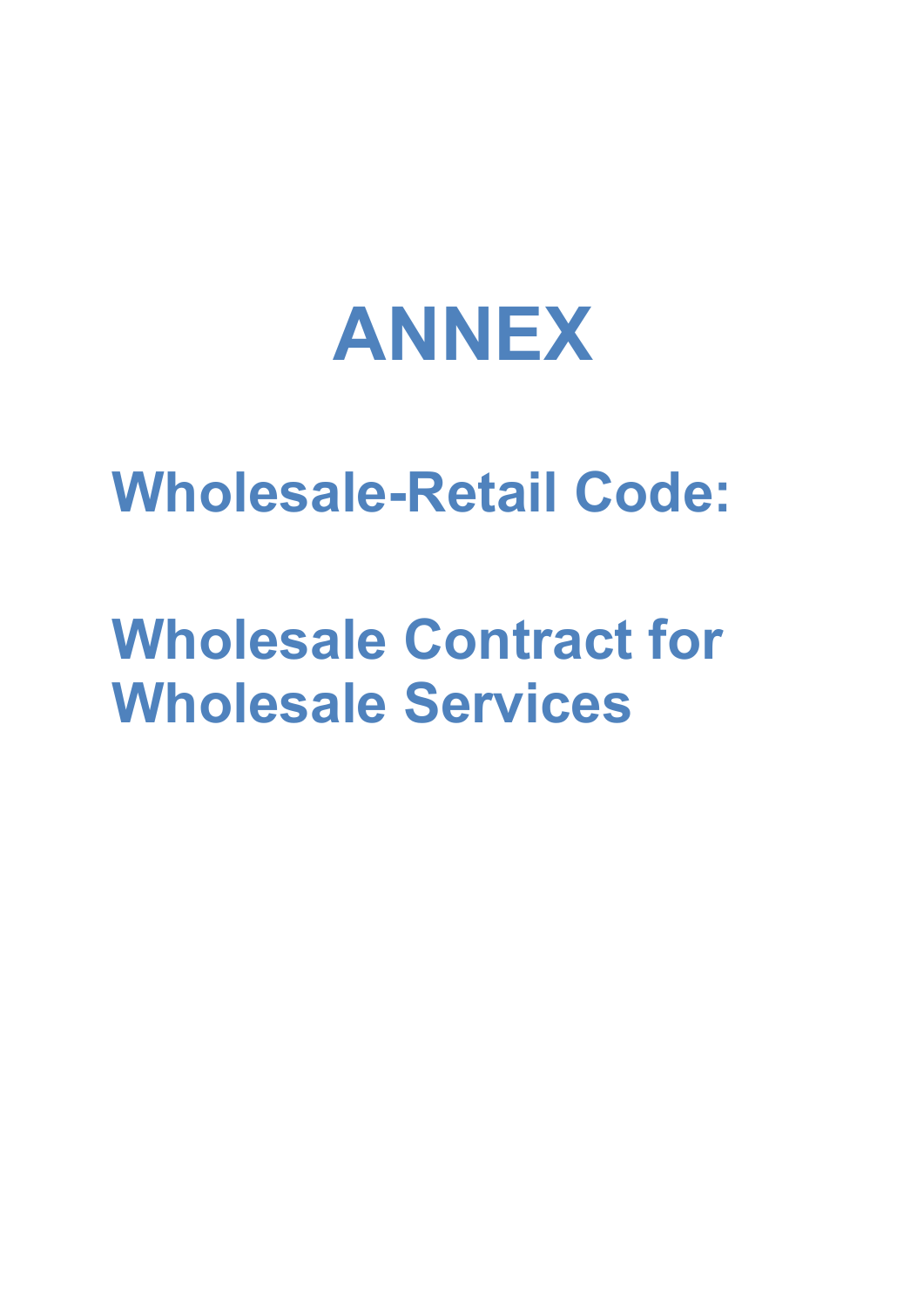#### **CONTENTS**

| <b>Clause</b> |                                                                            | <b>Page No</b> |  |  |  |
|---------------|----------------------------------------------------------------------------|----------------|--|--|--|
| 1             |                                                                            |                |  |  |  |
| 2             |                                                                            |                |  |  |  |
| 3             |                                                                            |                |  |  |  |
| 4             |                                                                            |                |  |  |  |
| 5             |                                                                            |                |  |  |  |
| 6             |                                                                            |                |  |  |  |
| 7             |                                                                            |                |  |  |  |
| 8             |                                                                            |                |  |  |  |
| 9             |                                                                            |                |  |  |  |
| 10            |                                                                            |                |  |  |  |
| 11            | Relationship of the Contracting Wholesaler and the Contracting Retailer. 7 |                |  |  |  |
| 12            |                                                                            |                |  |  |  |
| 13            |                                                                            |                |  |  |  |
| 14            |                                                                            |                |  |  |  |
| 15            |                                                                            |                |  |  |  |
| 16            |                                                                            |                |  |  |  |
| 17            |                                                                            |                |  |  |  |
| 18            |                                                                            |                |  |  |  |
|               |                                                                            |                |  |  |  |
|               |                                                                            |                |  |  |  |
|               |                                                                            |                |  |  |  |
|               |                                                                            |                |  |  |  |
|               |                                                                            |                |  |  |  |
|               |                                                                            |                |  |  |  |
|               |                                                                            |                |  |  |  |
|               |                                                                            |                |  |  |  |
|               |                                                                            |                |  |  |  |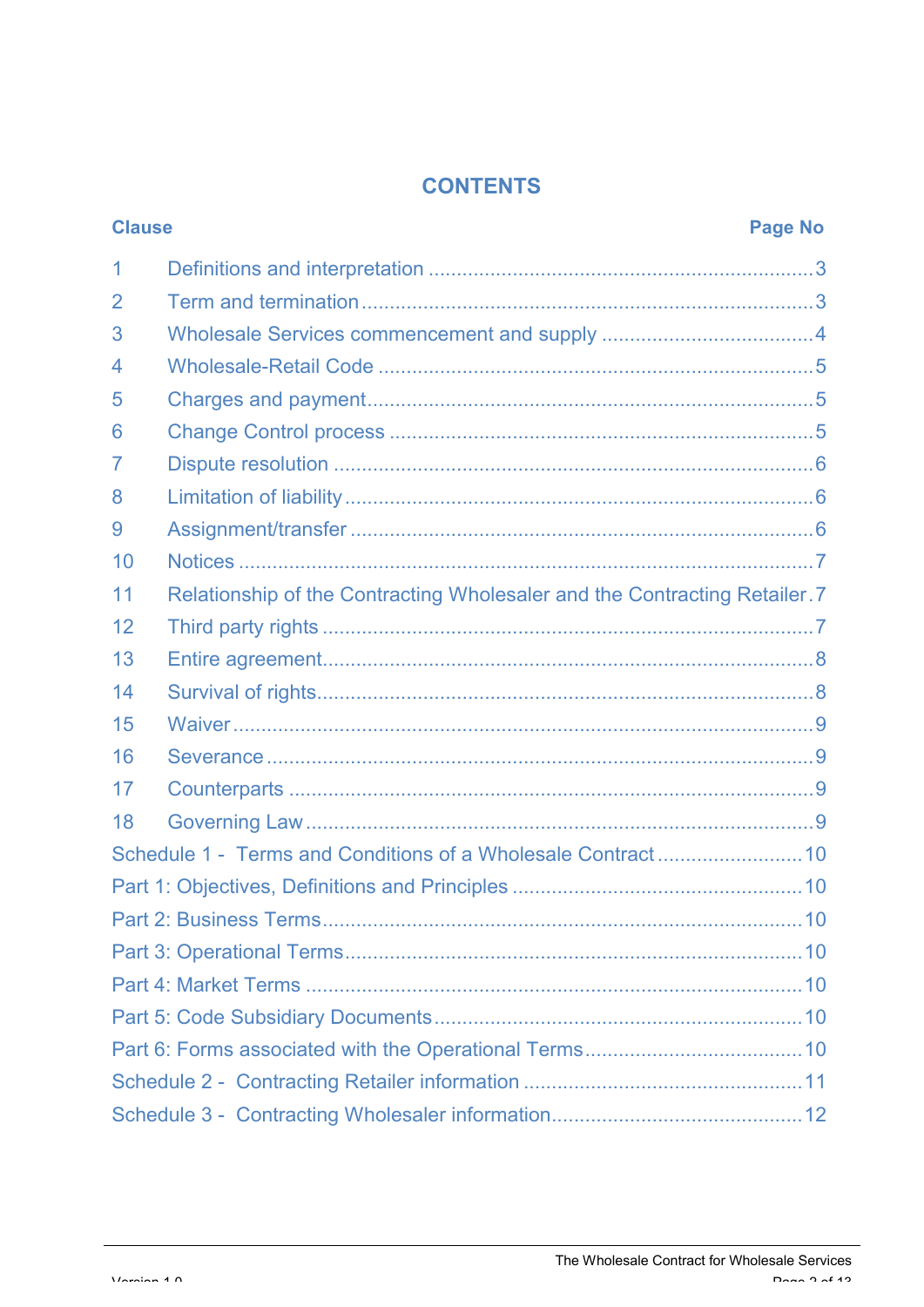## **This Wholesale Contract is made on [insert day] of [insert month] [insert year]**

#### **Between**

- (1) [ ], a company incorporated in [INSERT] (No. [ ]) whose registered office is at [ ] (the Contracting Wholesaler); and
- (2) [ ], a company incorporated in [INSERT] (No. [ ]) whose registered office is at [ ] (the Contracting Retailer).

#### **Whereas**

- (A) The Contracting Wholesaler holds an Appointment under the Water Industry Act 1991 and the Contracting Retailer holds a Licence under the Water Industry Act 1991.
- (B) The Contracting Retailer has requested that the Contracting Wholesaler supply it with Wholesale Services under sections 66A and 66AA and/or sections 117A and 117B of the Water Industry Act 1991 and the Contracting Wholesaler is required by the Water Industry Act 1991 to make such supply.
- (C) This Wholesale Contract is a section 66D agreement and/or a section 117E agreement (as those terms are defined in sections 66D(9) and 117E(9) of the Water Industry Act 1991).
- (D) The Authority has issued a code called the Wholesale-Retail Code, pursuant to sections 66DA and 117F of the Water Industry Act 1991, which makes provision in relation to the terms and conditions of a section 66D agreement and/or section 117E agreement.
- (E) This Wholesale Contract (together with its Schedules) is in the form prescribed by the Authority in the Wholesale-Retail Code and applies to all of the Wholesale Services required by the Contracting Retailer from the Contracting Wholesaler.

#### **It is agreed**

## **1 Definitions and interpretation**

**1.1** In this Wholesale Contract the definitions and rules of interpretation in Part B of Part 1 of Schedule 1 of this Wholesale Contract shall apply.

#### **2 Term and termination**

**2.1** This Wholesale Contract shall commence or be deemed to commence on [*insert the agreed date*] (the "Effective Date") and continue with full force and effect unless and until terminated in accordance with Clause 2.2.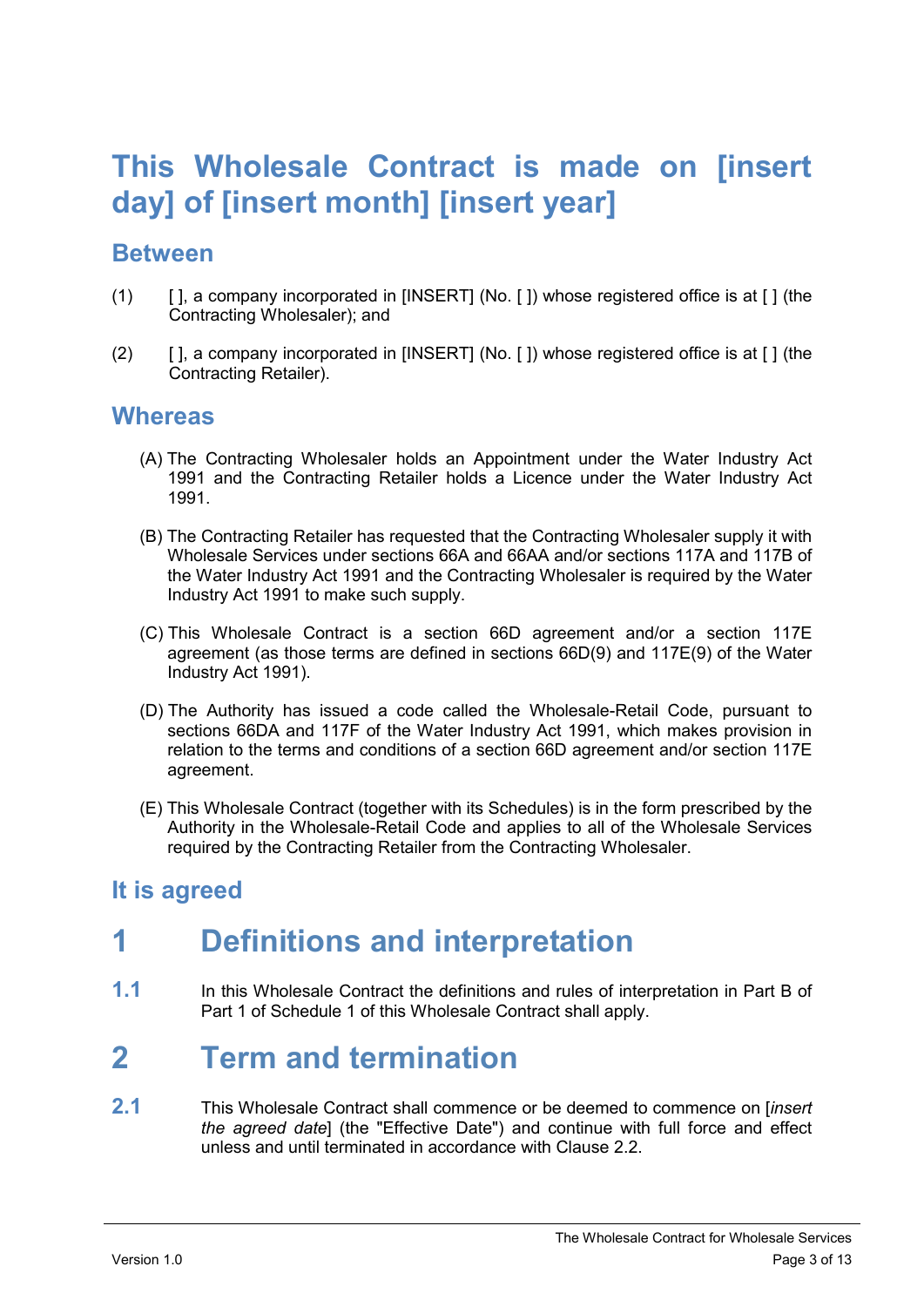**2.2** This Wholesale Contract may be terminated in accordance with Section 11 of the Business Terms.

## **3 Wholesale Services commencement and supply**

- **3.1** Under this Wholesale Contract the Contracting Retailer hereby confirms that it requires the Contracting Wholesaler to supply the following Wholesale Services:
- 3.1.1 Water Services **OR**
- 3.1.2 Sewerage Services **OR**
- 3.1.3 Water Services and Sewerage Services. **[DELETE AS APPROPRIATE]**
- 3.1.4 Where the Contracting Wholesaler operates an accreditation scheme, the Contracting Retailer may use such Accredited Entities to provide, or, where the Contracting Retailer is itself an Accredited Entity it may provide, Metering Activity, Connection Activity and/or Trade Effluent Sampling and Analytical Activity.
- **3.2** The commencement of the provision of the Wholesale Services by the Contracting Wholesaler shall begin on or after the Effective Date and be conditional on the fulfilment of the following conditions precedent:
- 3.2.1 the Contracting Retailer holding a Water Supply Licence and/or a Sewerage Licence (as appropriate) and such Licence not having been the subject of any successful appeal notified within fourteen (14) days of the date of its grant;
- 3.2.2 the Contracting Retailer being entitled to Register Supply Points;
- 3.2.3 the Contracting Retailer having provided the information specified in Schedule 2 of this Wholesale Contract to the Contracting Wholesaler;
- 3.2.4 the Contracting Wholesaler having provided the information specified in Schedule 3 of this Wholesale Contract to the Contracting Retailer;
- 3.2.5 where applicable pursuant to Section 9.11.4(a) of the Business Terms, the Cash Security Account Agreement having been fully executed by all parties thereto and in accordance with Schedule 2A of the Business Terms; and/or
- 3.2.6 where applicable pursuant to Section 9.11.4(b) of the Business Terms, the Guarantee having been provided to the Contracting Wholesaler on behalf of the Contacting Retailer in accordance with Schedule 2B of the Business Terms;
- 3.2.7 where applicable pursuant to Section 9.11.4(c) of the Business Terms, the Letter of Credit having been provided to the Contracting Wholesaler on behalf of the Contracting Retailer in accordance with Schedule 2C of the Business Terms; and/or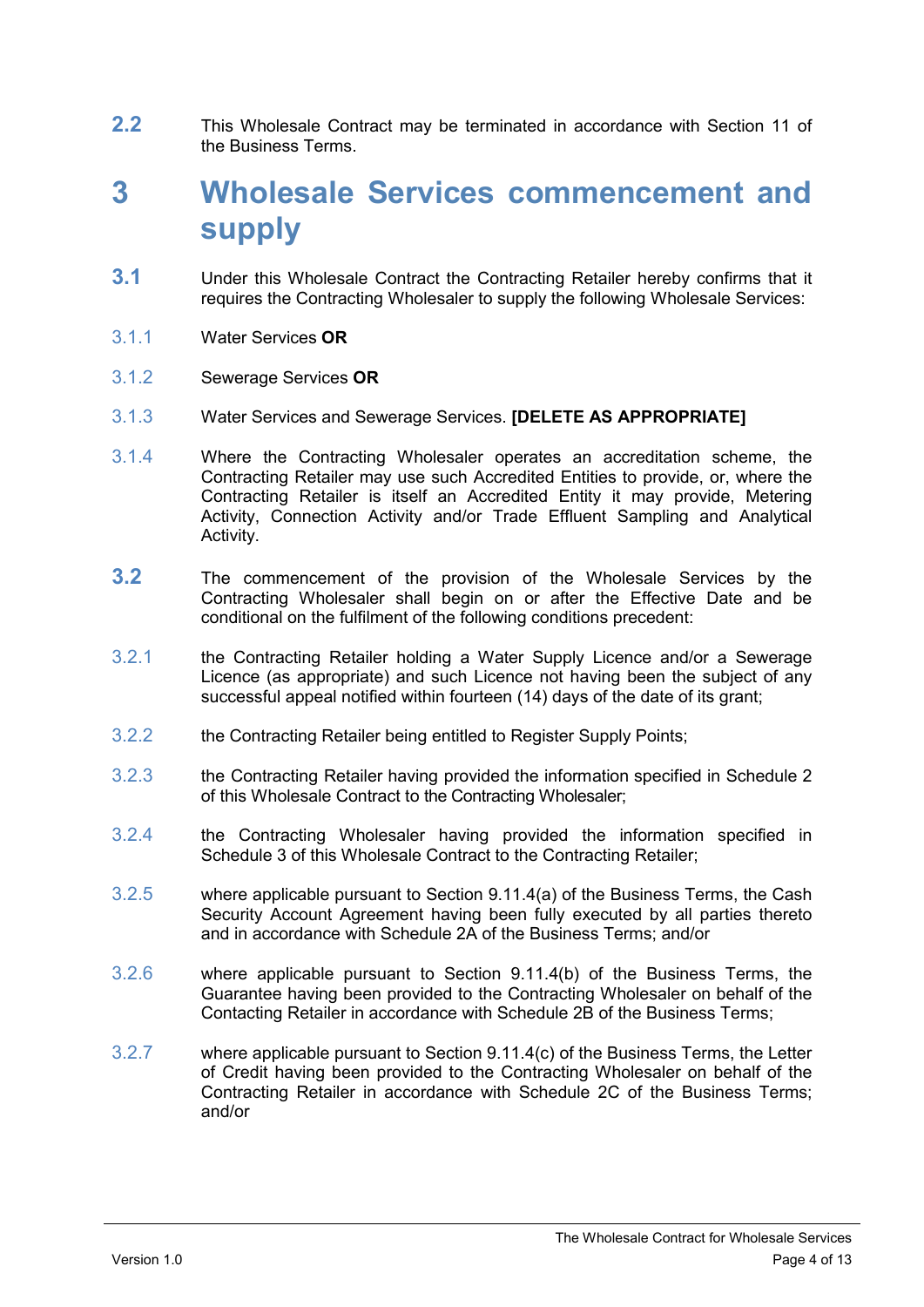- 3.2.8 where applicable pursuant to Section 9.11.4(d) of the Business Terms, a Surety Bond having been provided to the Contracting Wholesaler on behalf of the Contracting Retailer in accordance with Schedule 2D of the Business Terms.
- **3.3** During the Supply Period, the Contracting Wholesaler shall provide the Wholesale Services specified in Clause 3.1 above in accordance with and subject to the terms of this Wholesale Contract.
- **3.4** If the Contracting Retailer provides Metering Activity, Connection Activity and/or Trade Effluent Sampling and Analytical Activity itself or through Accredited Entities then it shall do so in accordance with Schedule 1 Parts A and B of the Business Terms.
- **3.5** If the Contracting Retailer provides Metering Activity, Connection Activity and/or Trade Effluent Sampling and Analytical Activity itself or through Accredited Entities then those services shall not be Wholesale Services provided by the Contracting Wholesaler pursuant to the Wholesale Contract.

#### **4 Wholesale-Retail Code**

- **4.1** The Contracting Wholesaler and the Contracting Retailer agree and undertake to comply with their respective obligations and duties to each other and to the Market Operator (the rights of the Market Operator being provided to it for the purpose of securing the orderly participation of Trading Parties in the market) pursuant to and in accordance with this Wholesale Contract.
- **4.2** Each Party and the Market Operator (the rights of the Market Operator being provided to it for the purpose of securing the orderly participation of Trading Parties in the market) shall have the rights accorded to it under the Wholesale-Retail Code.

#### **5 Charges and payment**

- **5.1** In consideration of the provision of the Wholesale Services under this Wholesale Contract, the Contracting Retailer shall pay the Contracting Wholesaler the Wholesale Charges, all as calculated and payable in accordance with the Wholesale-Retail Code and the Wholesale Tariff Document.
- **5.2** Where applicable, the Contracting Wholesaler shall make payments to the Contracting Retailer as calculated and payable in accordance with the Wholesale-Retail Code and the Wholesale Tariff Document.

#### **6 Change Control process**

- **6.1** The Parties acknowledge and agree that the following changes to the Wholesale Contract may be made by the Parties acting without reference to the Authority:
- 6.1.1 the insertion of the parties' details,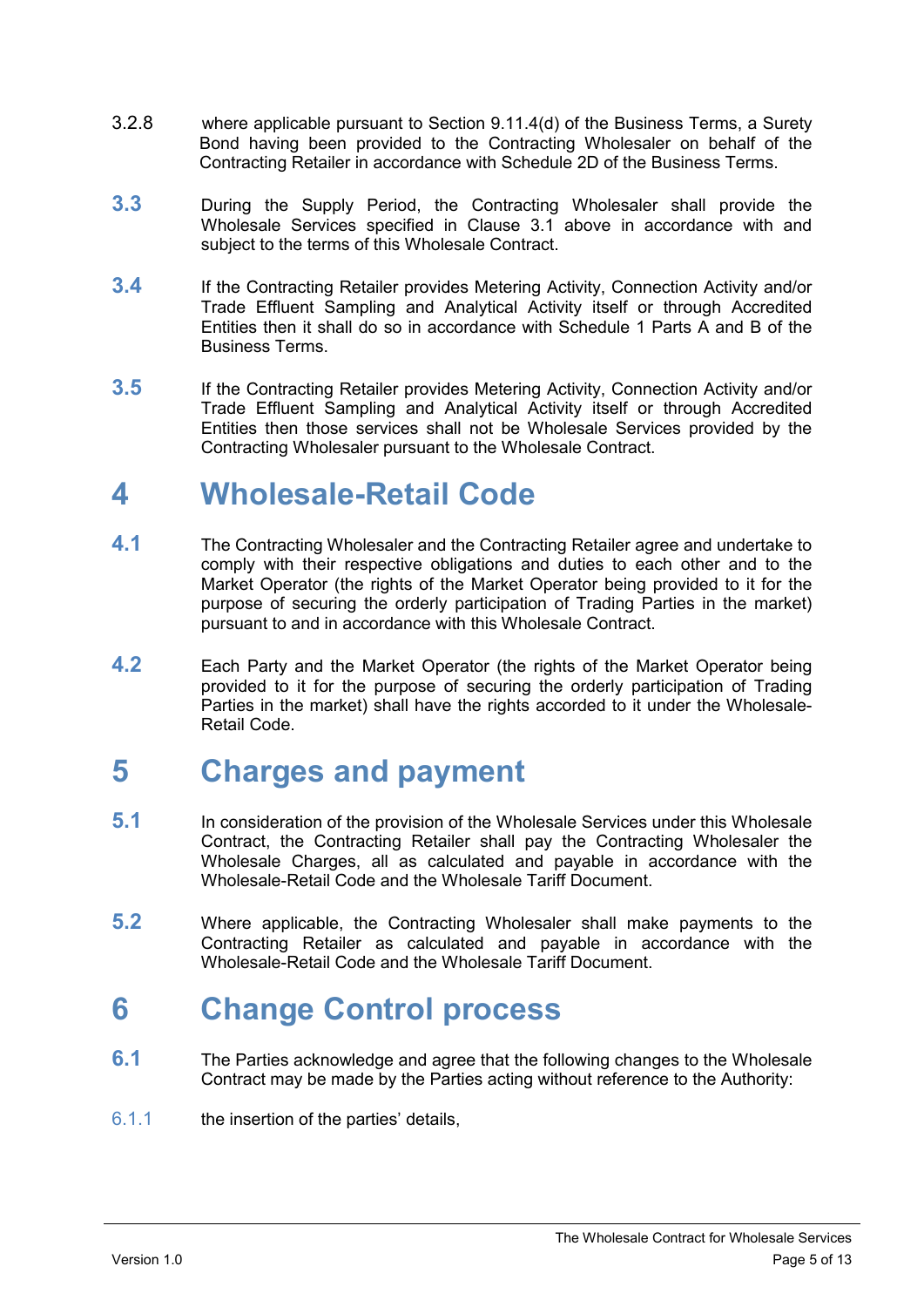- 6.1.2 the insertion of the Effective Date in Clause 2,
- 6.1.3 the selection of the Appropriate Wholesale Services in Clause 3.1, and
- 6.1.4 the insertion of signing particulars.
- **6.2** The Parties acknowledge and agree that other changes to the Wholesale Contract may only be made by the Authority, and that:
- 6.2.1 if the Authority makes any Approved Change to the Wholesale-Retail Code then the provisions of this Wholesale Contract shall be deemed to be varied in the same manner with immediate effect from the date on which the Approved Change to the Wholesale-Retail Code becomes effective; and
- 6.2.2 with effect from that date and without any requirement for the Parties to document any change to this Wholesale Contract resulting from such Approved Change, the Wholesale-Retail Code as amended shall apply to this Wholesale Contract and shall be incorporated into and form part of this Wholesale Contract as if its terms were set out in full in this Wholesale Contract.

## **7 Dispute resolution**

**7.1** All disputes and differences arising out of or in connection with this Wholesale Contract (including the formation of this Wholesale Contract) shall be dealt with and resolved in accordance with Sections 17, 18 and 19 of the Business Terms and Schedule 9 of the Market Arrangements Code.

## **8 Limitation of liability**

**8.1** The liability of each Party to the other Party in contract, tort (including negligence and breach of statutory duty) or otherwise howsoever arising in connection with this Wholesale Contract shall be as set out in Section 14 of the Business Terms.

#### **9 Assignment/transfer**

- **9.1** Neither Party may assign or transfer (whether outright or in security) any rights or obligations under this Wholesale Contract save that:
- 9.1.1 with the prior written consent of the Contracting Wholesaler (such consent not to be unreasonably withheld, delayed or caveated), a Contracting Retailer that is a Water Retailer may assign its rights and obligations under this Wholesale Contract to a third party that holds a Water Supply Licence and has, where required pursuant to Section 9.11.2 of the Business Terms, entered into: one or more forms of Eligible Credit Support referred to in Section 9.11.4 and set out in Schedules 2A to 2D of the Business Terms, substantially in accordance with the terms set out in those Schedules; and/or Alternative Eligible Credit Support referred to in Section 9.11.5 of the Business Terms subject to compliance with the requirements specified in Schedule 3 of the Business Terms;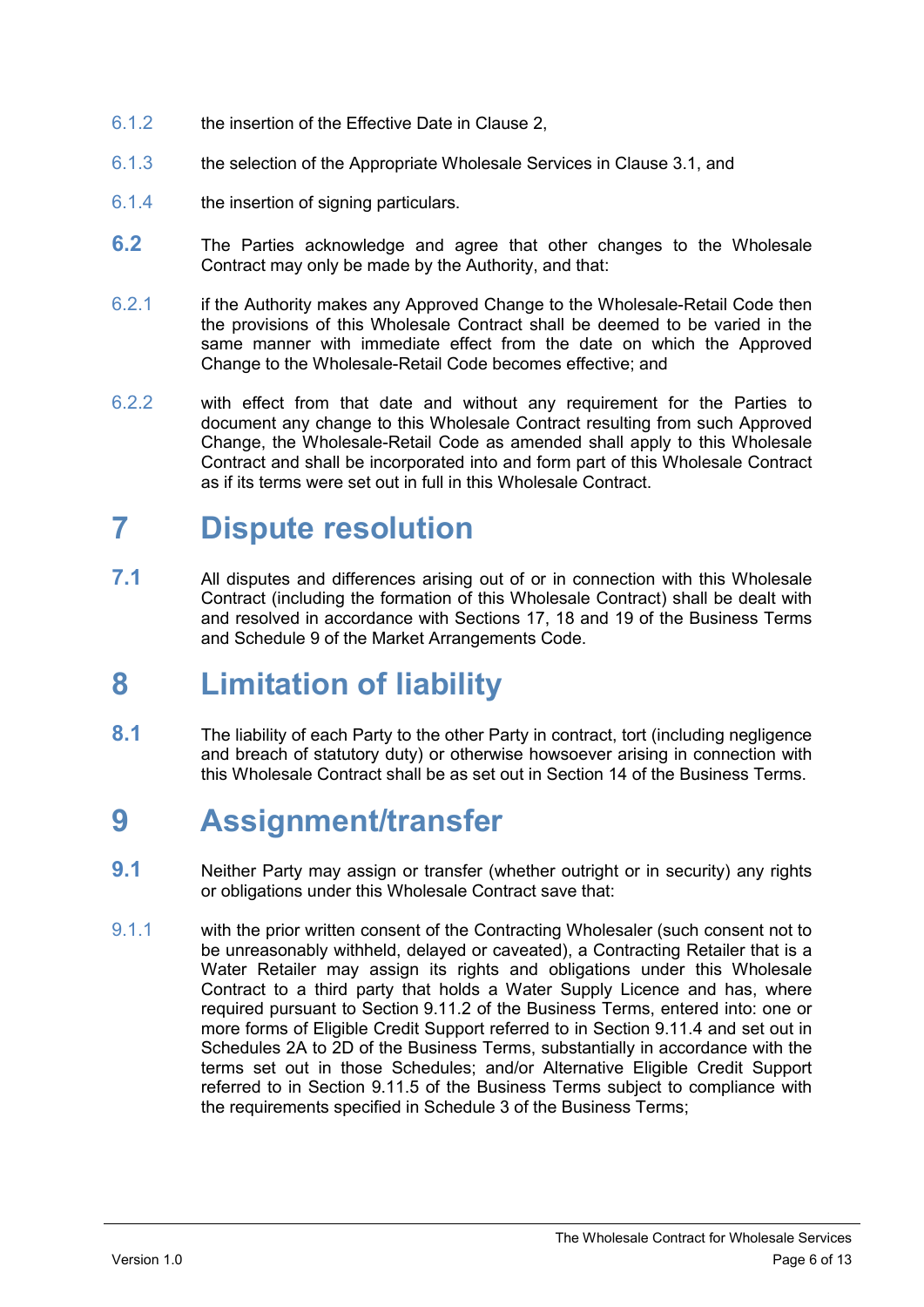- 9.1.2 with the prior written consent of the Contracting Wholesaler (such consent not to be unreasonably withheld, delayed or caveated), a Contracting Retailer that is a Sewerage Retailer may assign its rights and obligations under this Wholesale Contract to a third party that holds a Sewerage Licence and has, where required pursuant to Section 9.11.2 of the Business Terms, entered into: one or more forms of Eligible Credit Support referred to in Section 9.11.4 and set out in Schedules 2A to 2D of the Business Terms, substantially in accordance with the terms of those Schedules; and/or Alternative Eligible Credit Support referred to in Section 9.11.5 of the Business Terms subject to compliance with the requirements specified in Schedule 3 of the Business Terms.
- 9.1.3 with the prior written consent of the Contracting Retailer (such consent not to be unreasonably withheld, delayed or caveated), the Contracting Wholesaler may assign its rights and/or obligations under this Wholesale Contract to a third party that holds an Appointment; and
- 9.1.4 a Party may appoint sub-contractors subject to and in accordance with Section 24 and Schedule 1 of the Business Terms.

#### **10 Notices**

All notices to be given to a Party under this Wholesale Contract shall be given in accordance with Section 20 of the Business Terms. The parties shall provide to each other the information set out in Schedule 2 and Schedule 3 to this Wholesale Contract. The address and email for each Party and the job title of the persons to whom such notices must be sent shall be as set out in that information.

#### **11 Relationship of the Contracting Wholesaler and the Contracting Retailer**

Otherwise than expressly provided herein, nothing contained in this Wholesale Contract shall be construed as giving rise to the relationship of principal and agent or partnership or joint venture between the Contracting Wholesaler and the Contracting Retailer.

## **12 Third party rights**

- **12.1** Except as provided for at Clause 4 and Clause 12.2 and where a right of enforcement is expressly provided for in this Wholesale Contract, it is not intended that a third party shall have the right to enforce any term of this Wholesale Contract under the Contracts (Rights of Third Parties) Act 1999.
- **12.2** It is intended that each of the Market Operator and the Authority shall be entitled to enforce their rights under this Wholesale Contract as a third party under the Contracts (Rights of Third Parties) Act 1999 for the purposes of securing the orderly participation of Trading Parties in the market.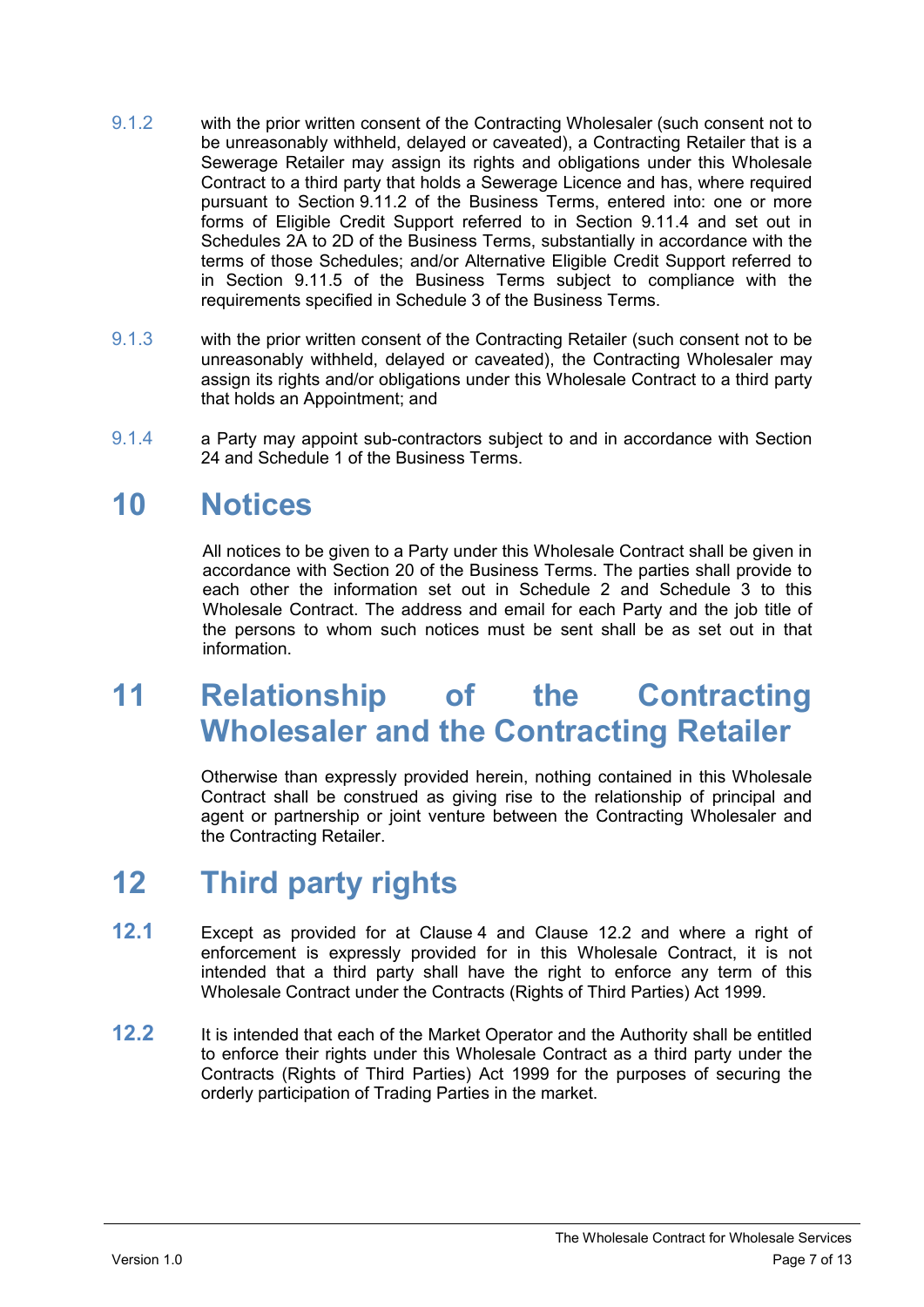**12.3** The Contracting Wholesaler and the Contracting Retailer may terminate or vary this Wholesale Contract, acting in accordance with Clause 2.2 and Clause 6 respectively, without the need for consent from the Market Operator.

#### **13 Entire agreement**

- **13.1** This Wholesale Contract together with the Cash Security Account Agreement, the Guarantee, the Letter of Credit, Surety Bond and/or any other Alternative Eligible Credit Support arrangement entered into in accordance with Schedule 3 of the Business Terms (as applicable) sets out the entire agreement between the Contracting Wholesaler and the Contracting Retailer and supersedes all prior representations, arrangements, understandings and agreements between the Contracting Wholesaler and the Contracting Retailer relating to the subject matter hereof.
- **13.2** Each Party acknowledges that in entering into this Wholesale Contract it does not rely on any representation, warranty, collateral agreement or other assurance of any person (whether a Party to this Wholesale Contract or not) that is not set out in this Wholesale Contract (including, for the avoidance of doubt, the Wholesale Retail Code), the Cash Security Account Agreement, the Guarantee, the Letter of Credit, the Surety Bond and/or any Alternative Eligible Credit Support arrangement entered into in accordance with Schedule 3 of the Business Terms. Nothing in this Wholesale Contract shall limit or exclude any liability for fraud or fraudulent misrepresentation.
- **13.3** In the event of any conflict among any of this Wholesale Contract, the Cash Security Account Agreement, the Guarantee, the Letter of Credit, Surety Bond and/or any other Alternative Eligible Credit Support arrangement entered into in accordance with Schedule 3 to the Business Terms (as applicable), and any other Law, the following order of precedence shall apply in descending order:
- 13.3.1 any Law; then
- 13.3.2 this Wholesale Contract; then
- 13.3.3 the Cash Security Account Agreement, the Guarantee and/or the Letter of Credit and/or the Surety Bond (as applicable), and/or any Alternative Eligible Credit Support arrangement entered into in accordance with Schedule 3 of the Business Terms.

#### **14 Survival of rights**

**14.1** Termination of this Wholesale Contract for any reason shall not affect any rights or liabilities that have accrued prior to termination or the coming into force of any provision that is expressly or by implication intended to come into force or continue in force on or after termination. Without limitation, the Contracting Wholesaler and the Contracting Retailer intend that the following shall survive termination: Clauses 1, 5, 7, 8, 11 to 16 (inclusive) and 18 of this Wholesale Contract and Sections 9, 11, 14, 16, 17 to 20 (inclusive) and 26 of the Business Terms.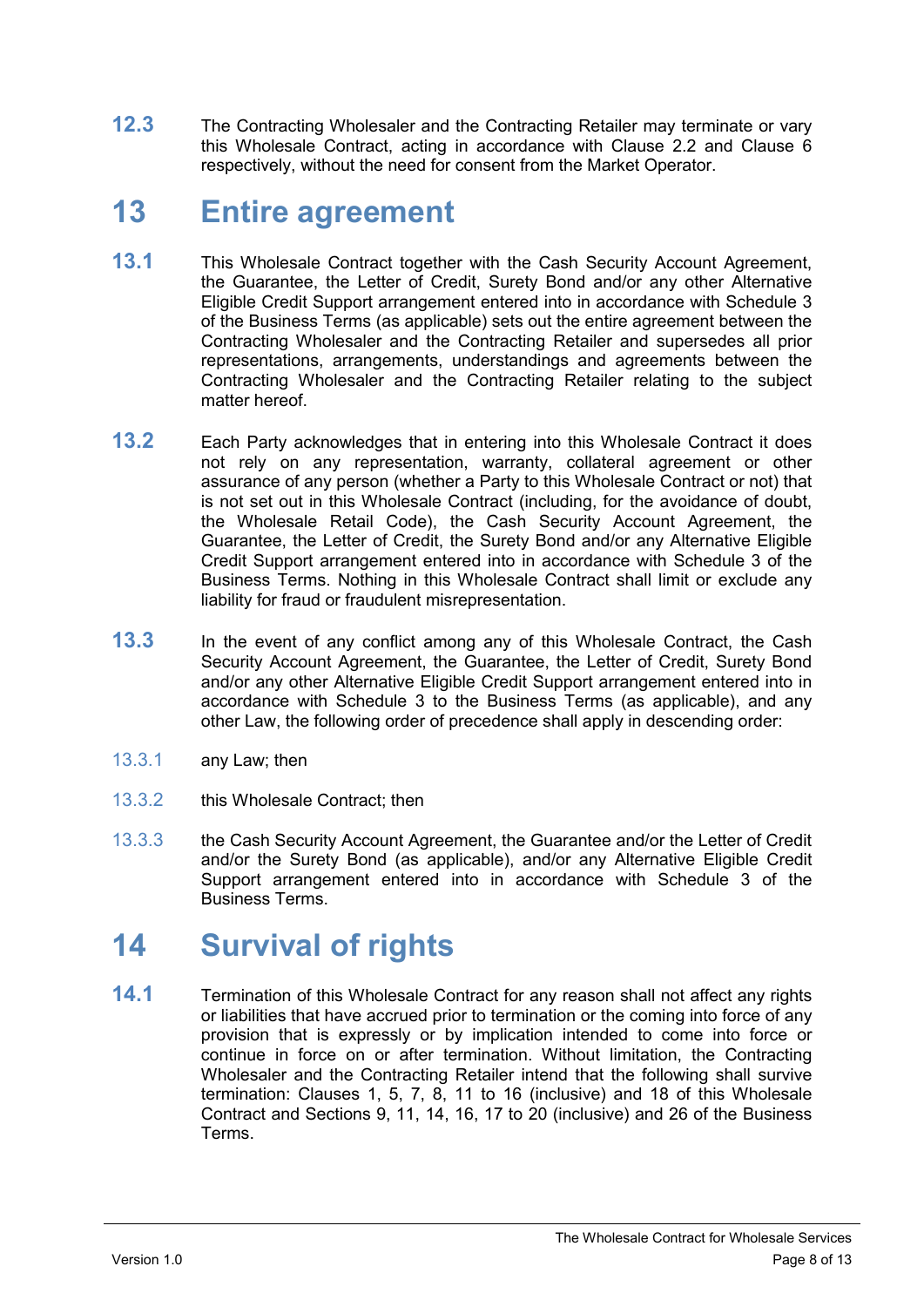## **15 Waiver**

**15.1** Delay in exercising, or failure to exercise, any right or remedy in connection with this Wholesale Contract shall not operate as a waiver of that right or remedy. The waiver of a right to require compliance with any provision of this Wholesale Contract in any instance shall not operate as a waiver of any further exercise or enforcement of that right and the waiver of any breach shall not operate as a waiver of any subsequent breach. No waiver in connection with this Wholesale Contract shall, in any event, be effective unless it is in writing, refers expressly to this clause, is duly signed by or on behalf of the Party granting it, and is communicated to the other Party in accordance with Section 20 of the Business Terms.

#### **16 Severance**

**16.1** If any clause, sub-clause, schedule, paragraph, part, section, sub-section, annex or other provision of this Wholesale Contract is held to be illegal or unenforceable in whole or in part under any enactment or rule of law, such provision or part shall to that extent be deemed not to form part of this Wholesale Contract but the validity and enforceability of the remainder of this Wholesale Contract shall not be affected.

## **17 Counterparts**

- **17.1** Each Party shall do and execute, or arrange and procure for the doing and executing of, any act and/or document reasonably requested of it by the other Party to implement and give full effect to the terms of this Wholesale Contract.
- **17.2** This Wholesale Contract may be entered into in any number of counterparts and by the Contracting Wholesaler and the Contracting Retailer on separate counterparts, all of which taken together shall constitute one and the same instrument.

## **18 Governing Law**

- **18.1** This Wholesale Contract shall be governed by and construed in accordance with the laws of England and Wales.
- **18.2** Subject to Sections 17, 18 and 19 of the Business Terms and Schedule 9 of the Market Arrangements Code, the Parties agree that the courts of England and Wales shall have exclusive jurisdiction to hear and settle any action, suit, proceeding or dispute in connection with this Wholesale Contract and irrevocably submit to the jurisdiction of these courts.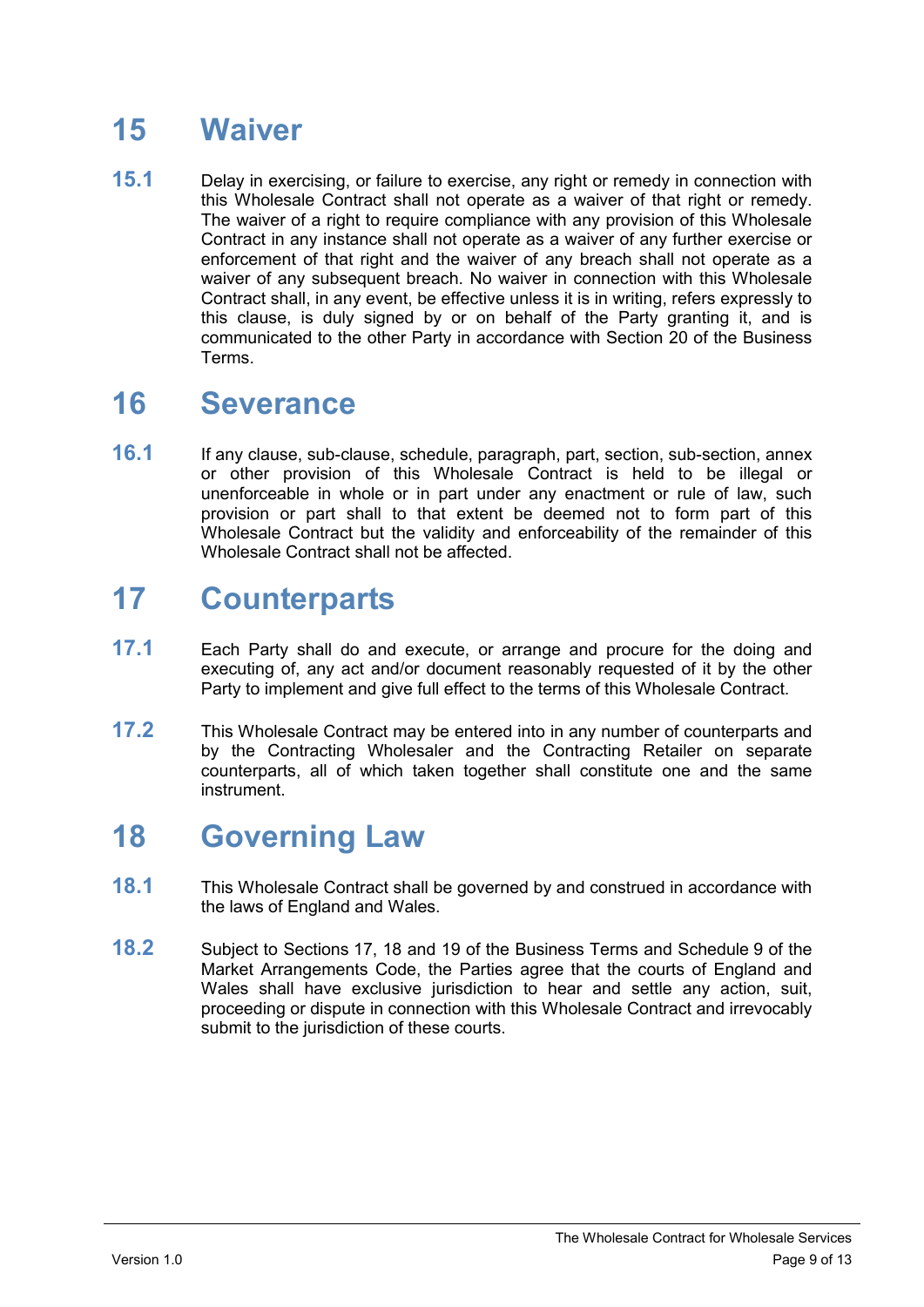## **Schedule 1 - Terms and Conditions of a Wholesale Contract**

- **Part 1: Objectives, Definitions and Principles**
- **Part 2: Business Terms**
- **Part 3: Operational Terms**
- **Part 4: Market Terms**
- **Part 5: Code Subsidiary Documents**
- **Part 6: Forms associated with the Operational Terms**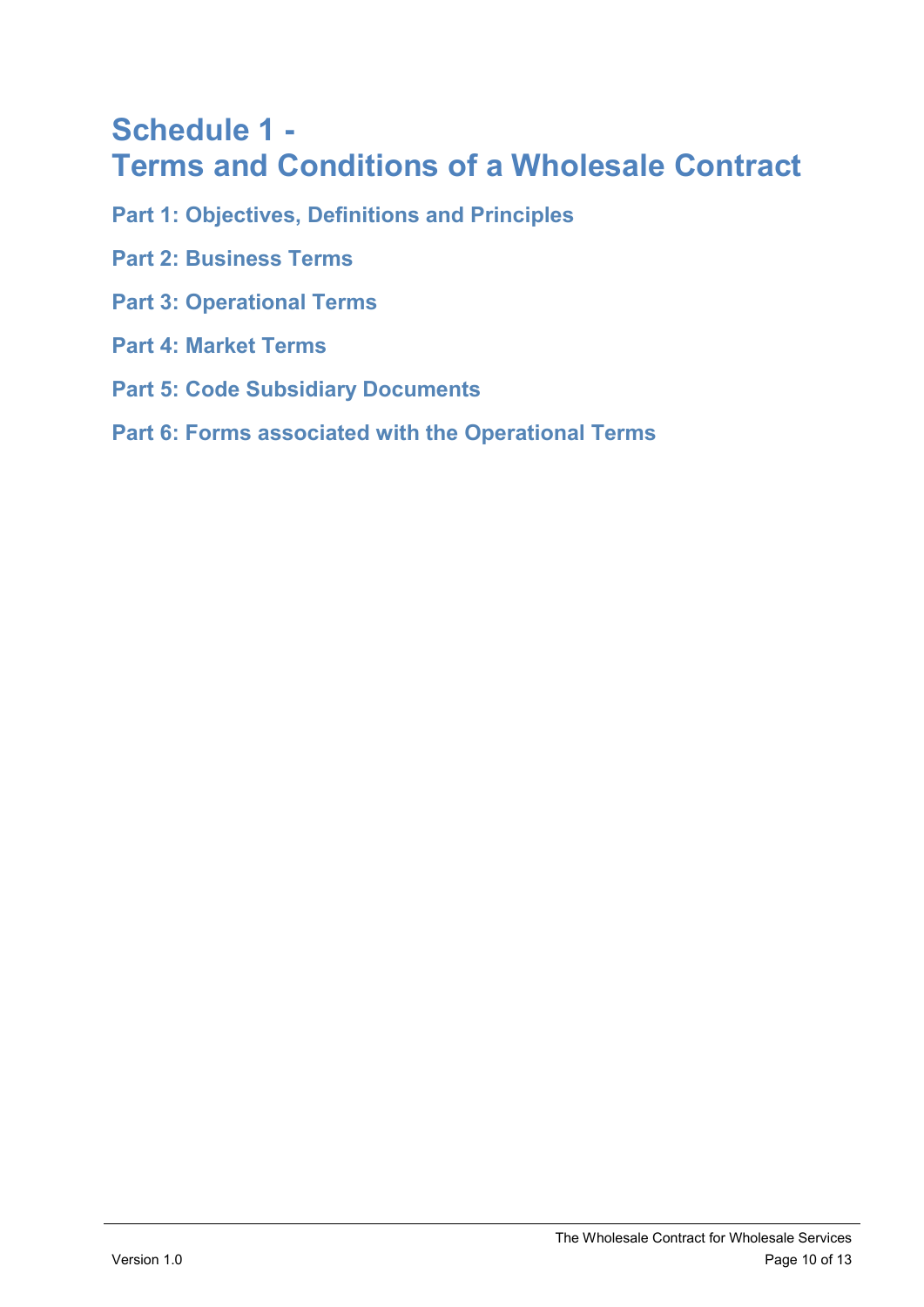# **Schedule 2 - Contracting Retailer information**

- 1. Contact details (individual names, postal address, telephone number, mobile number, e-mail address) and authorised signatories;
- 2. Bank account and account number;
- 3. Postal address and email address for sending invoices and notices;
- 4. Address in the United Kingdom for the purpose of serving legal documents and formal legal notices;
- 5. Job title of person for whose attention notices should be marked;
- 6. Twenty four hour contact details;
- 7. Business SIC code under the United Kingdom Standard Industrial Classification of Economic Activities, and corresponding VAT status; and
- 8. Licence Reference or Number where applicable.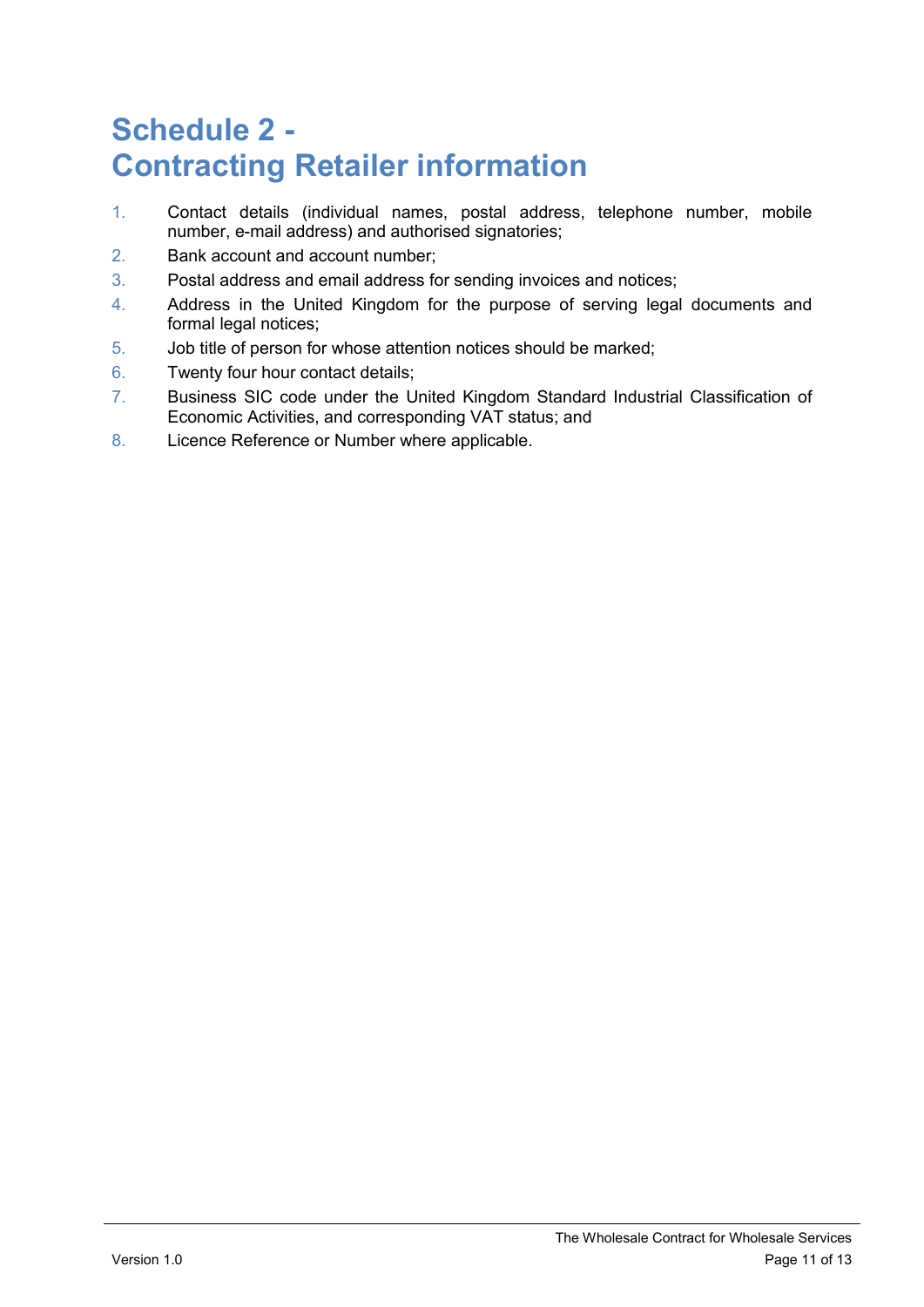# **Schedule 3 - Contracting Wholesaler information**

- 1. Contact details (individual names, postal address, telephone number, mobile number, e-mail address) and authorised signatories;
- 2. Bank account and account number;
- 3. Postal address and email address for sending invoices and notices;
- 4. Address in the United Kingdom for the purpose of serving legal documents and formal legal notices;
- 5. Job title of person for whose attention notices should be marked;
- 6. Twenty four hour contact details; and
- 7. Business SIC code under the United Kingdom Standard Industrial Classification of Economic Activities, and corresponding VAT status.